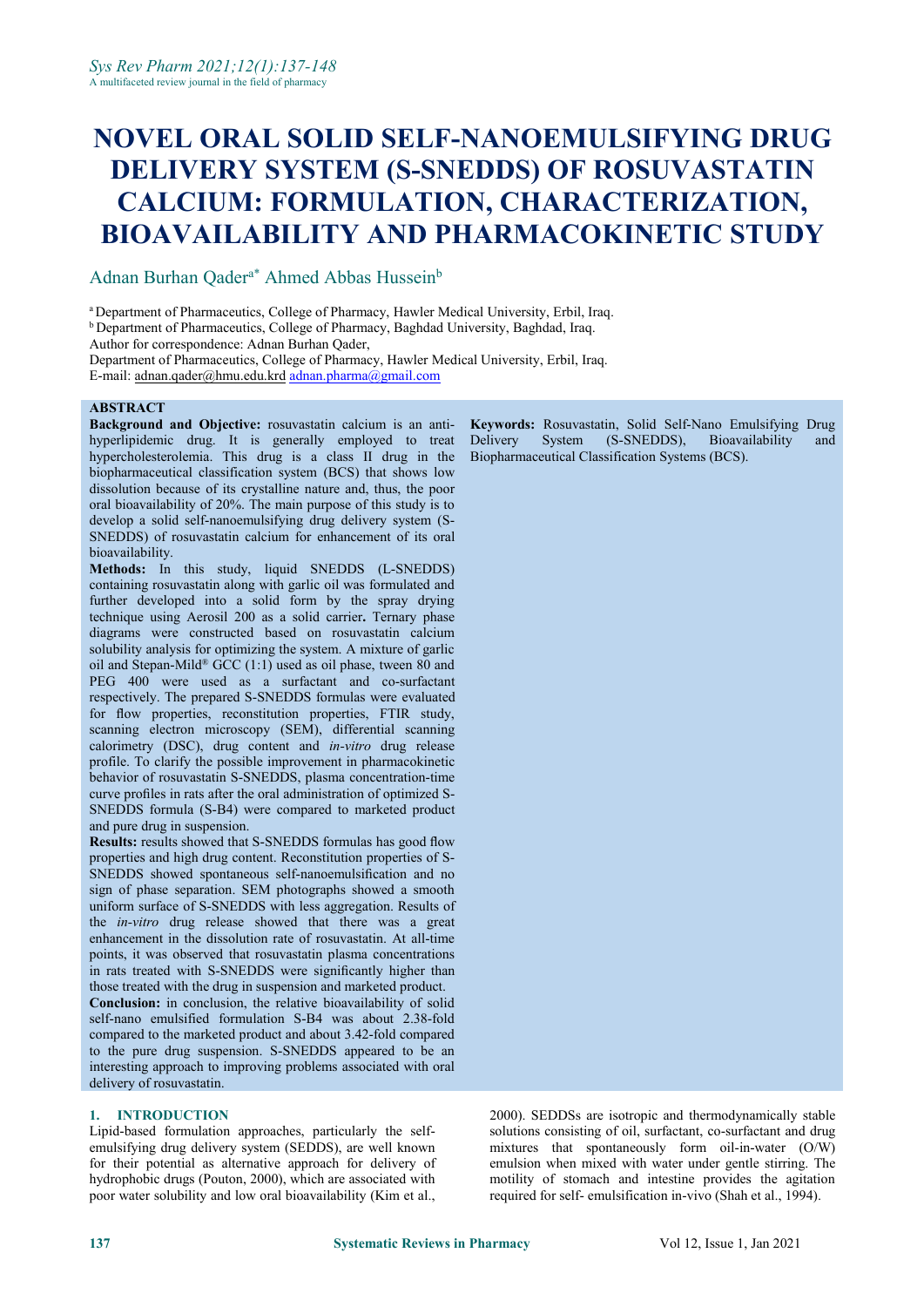# **Pharmacokinetic Study**

This spontaneous formation of an emulsion in the gastrointestinal tract presents the drug in a solubilized form, and the small size of the formed droplet provides a large interfacial surface area for drug absorption (Kommuru et al., 2001). Apart from solubilization, the presence of lipid in the samples from Signet Chemicals Corporation Pvt. Ltd, formulation further helps to improve bioavailability by enhancing the drug absorption (Constantinides, 1995).

Self-nano emulsifying drug delivery system (SNEDDS), upon dilution typically produces droplet sizes between 20 and 200 nm. These nano-sized droplets may offer an improvement in dissolution rates as well as bioavailability which results in more reproducible blood–time profiles. SNEDDS is a physically more stable formulation when compared to emulsions, and easier to manufacture in a large scale. The rationale to use SNEDDS for the delivery of poorly soluble drugs is that, they are presented in the form of pre concentrated solution. Hence, the dissolution step required for solid crystalline compounds shall be avoided. In addition, the formation of a variety of colloidal species on dispersion and subsequent digestion of SNEDDS facilitates drug absorption (Chakraborty et al., 2009 and Fatouros et al., 2007).

In recent years, much attention has been paid to solid self nanoemulsifying drug delivery systems (S-SNEDDS), which have shown reasonable successes in improving oral bioavailability of poorly soluble drugs (Nasr et al., 2016). This drug delivery system combines the advantages of liquid SNEDDS with those of a solid dosage form and overcomes the limitations associated with liquid formulations. S- SNEDDS also exhibited more commercial potential and patient acceptability. Many techniques are offered to convert conventional liquid SNEDDS to solid form such as spray drying, adsorptions to solid carriers, spray cooling, melt extrusion, melt granulation, supercritical fluid based methods and high-pressure homogenization. The resulting powder may then be filled directly into hard gelatin capsules or mixed with suitable excipients before compression into tablets.

Rosuvastatin calcium is a synthetic lipid-lowering agent, it is an inhibitor of 3-hydroxy-3-methylglutaryl-coenzyme A (HMG-CoA) reductase. This enzyme catalyzes the conversion of HMG-CoA to mevalonate, an early and ratelimiting step in cholesterol biosynthesis. The oral bioavailability of rosuvastatin is 20% because of low aqueous solubility due to its crystalline nature and is extensively metabolized by liver via oxidation, lactonisation, and glucuronidation. The oral bioavailability of rosuvastatin is low due to its low solubility in water (Ahsana et al., 2013). To overcome the problems concerning rosuvastatin, there was a need to develop S-SNEDDS which improves the oral bioavailability of rosuvastatin. Hence, the present study aimed towards the development of S-SNEDDS of rosuvastatin by a spray drying technique using Aerosil 200 as solid carrier for enhanced oral bioavailability.

# **2. MATERIALS AND METHODS**

# **2.1. Materials**

Rosuvastatin was provided as a gift sample from Jubilant Life Science, Noida (India). The oils (garlic oil, grape seed oil, olive oil and almond oil) were purchased from Falcon, Bengaluru (India). Sefsol 218<sup>®</sup> was provided as gift sample system; fol from Nikko Chemicals (Tokyo, Japan). Stepan-Mild® GCC was provede as gift sample from Stepan Company, Northfield, IL 60093, USA. Sesame oil was purchased from Falcon, Bengaluru (India). Linseed oil and soy bean oil was purchased from Sigma Aldrich, Mumbai, India. The oil vitamin E, polyethylene glycol 400 (PEG 400), tween 80,

tween 60 and tween 20 were purchased from Merck, Mumbai, India. Lauroglycol 90 and PlurolOleique were provided as gift samples from Gattefosse (Saint Priest, Cedex, France). Solutol HS 15 and Unitop FFT 40 were provided as gift Mumbai, India and Unitop Chemical Pvt Ltd (Mumbai, India), respectively. Propylene glycol was procured from Thomas Baker Chemicals, Mumbai, India. The HPLC-grade water was obtained from Milli-Q Water Purification System (Millipoire, MA). All other chemicals used during the experiment were of analytical grade.

# **2.2. Methods:**

# **2.2.1. Bioanalytical Method**

Plasma samples were assayed for rosuvastatin with a validated procedure using HPLC (Tripathi et al., 2017). Atorvastatin was used as internal standard. LiChrospher®100 RP-18 ( $5\mu$ m) column (Merck, Germany) was used for chromatographic separation with a mobile phase consisting of a  $70:30$  (v/v)  $0.2\%$  formic acid and methanol at a flow rate of 1 ml/min. Total run time was 8 min. The samples were detected at 240 nm (Kumar et al., 2006).

#### **2.2.2. solubility study of rosuvastatin in differentoils, surfactants and co-surfactants**

In order to estimate the right SNEDDS excipients with good solubilizing capacity for rosuvastatin, saturation solubility was performed in different oils (sesame oil, garlic oil, Sefsol 218, grape seed oil, Stepan-Mild® GCC, olive oil, almond oil, linseed oil, vitamin E and soya bean oil), surfactants (Unitop FFT 40, tween 60, tween 80, tween 20 and Solutol HS 15) and co-surfactants (Plurol Oleque, propylene glycol, lauroglycol 90 and PEG 400) using the shake flask method. The solubility was estimated by adding an excess quantity of rosuvastatin in 1 ml of excipient (oils, surfactants and co surfactants). These samples were kept at  $26 \pm 0.5$  °C in an isothermal shaker. After 72 h, the samples were collected and centrifuged in order to separate out the undissolved drug (Kumar et al., 2016). Supernatant was followed by filtration through a0.45 -µm Millipore filter membrane and the concentration of drug was determined using HPLC method. All measurements were done in triplicate.

# **2.2.3. Phase diagram construction**

In order to estimate the concentration of components for the existing range of the SNEDDS, a pseudo ternary phase diagram was constructed at ambient temperature using aqueous titration method. Oils, surfactant and cosurfactant were grouped in different combinations for phase studies. Diagrams were plotted according to the procedure explained by Kumar and associates (Kumar etal., 2016). Compositions containing different proportions of surfactant/co-surfactant mixtures (Smix), i.e., 1:0, 1:1, 1:2, 1:3, 2:1, 3:1, 4:1 and 5:1 were tried to emulsify the selected oil. These S<sub>mix</sub> ratios were chosen in increasing concentration of surfactant with respect of cosurfactant and increasing concentration of cosurfactant with respect of surfactant. For the preparation of each phase diagram, different volume ratios of oil and Smix (1:9, 2:8, 3:7, 4:6, 5:5, 6:4,7:3, 8:2, 9:1, 1:2, 1:3, 1:3.5, 1:5, 1:6, 1:7 and 1:8) in glass vial were vortexed to form a clear and homogenous system; followed by titration with the aqueous phase. During titration with water, the mixture of lipid and  $S<sub>mix</sub>$  were subjected to phase clarity evaluation by visual examination. The volume of water required to bring phase transition from transparency to turbidity was noted, and pseudoternary plots were drawn using CHEMIX School software ver 3.60 (Arne Standnes, USA).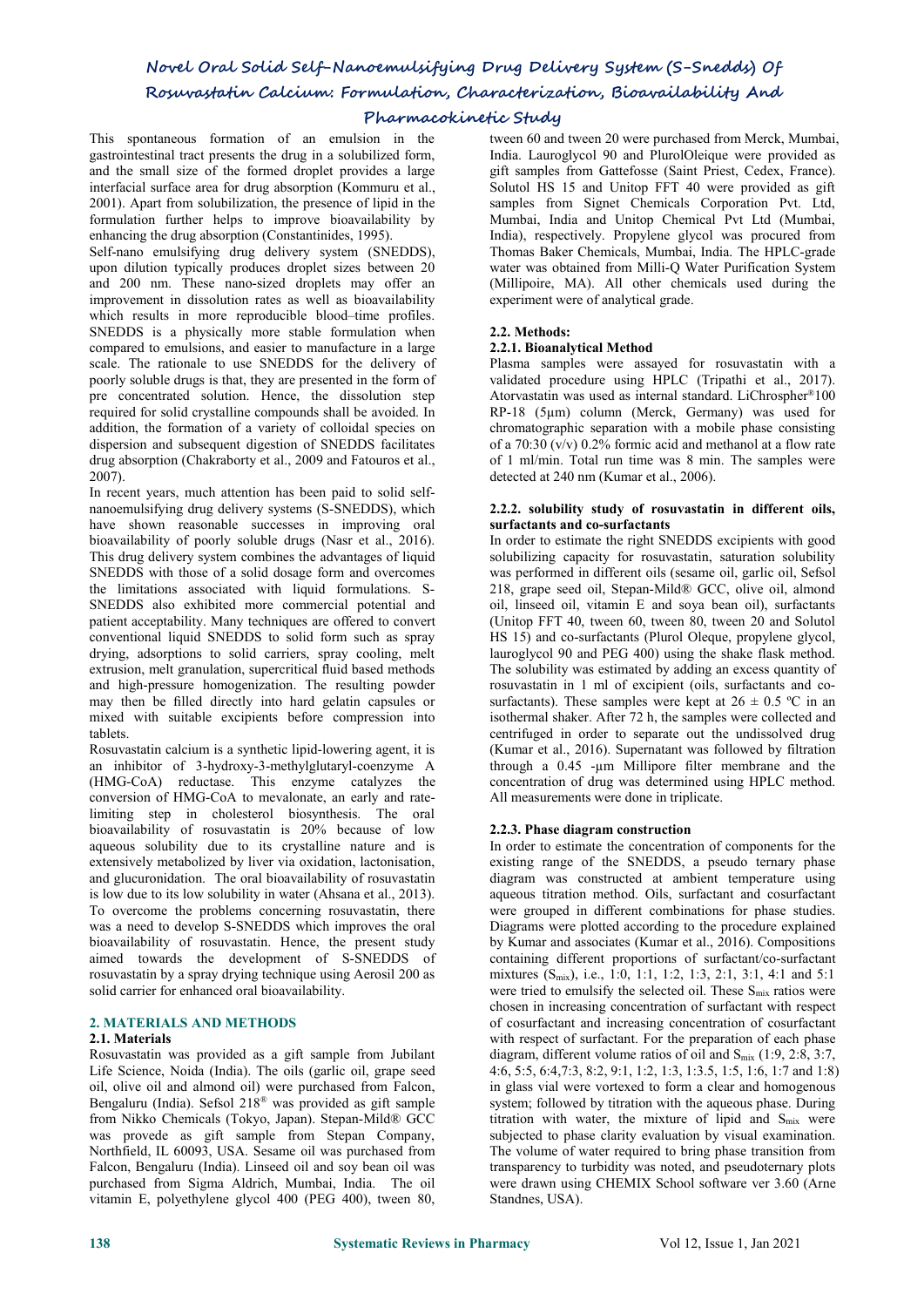# **Pharmacokinetic Study**

# **2.2.4. Preparation of rosuvastatin loaded SNEDDS**

Once the self-nanoemulsifying area was identified, SNEDDS formulas with desired component ratios were prepared. The ratio of surfactant to co-surfactant (S<sub>mix</sub>) was also optimized using pseudoternary phase diagrams. Based on the optimization of of surfactant to co-surfactant and Oil to Smix ratio, two successful liquid SNEDDS formulas were prepared presented in table 2.1.In all formulas, the content of rosuvastatin was kept constant. Briefly oil, surfactant and co surfactant were properly weighed and mixed in stoppered glass vial using a vortex mixer in order to obtain a complete mixture. An amount of rosuvastatin was dispersed into the mixture of oil and Smix with continuous mixing until drug was completely dissolved. Prepared formulas were then stored at room temperature until further use (Ehab et al., 2004).

# **2.2.5. Preparation of rosuvastatin loaded Solid-SNEDDS**

Based on the rank order performed for all conventional rosuvastatin SNEDDS formulas depending on their characterization and evaluation tests, two optimized SNEDDS formulas were selected to be solidified by spray drying technique using Aerosil 200 as solid carrier, the ratio of SNEDDS: Aerosil 200 (1:1.5) was found to be optimized. Briefly, SNEDDS formula (666mg) and Aerosil 200 (1000 mg) were suspended in 200 mL ethanol with continuous stirring until forming an isotropic mixture. The mixture was  $\times 100$ then kept at room temperature  $25 \pm 2$  °C and equilibrated for 24 h. The obtained mixture was then spray dried using a Buchi mini spray dryer (Buchi, Switzerland) under the following conditions: inlet temperature: 60 °C; outlet temperature: 35 °C; aspiration: 85%; feeding rate of the suspension: 5 mL/min and atomization air pressure: 5 kPa. (Dong et al., 2011).

# **2.3. Characterization of rosuvastatin loaded S-SNEDDS 2.3.1. Reconstitution properties of S-SNEDDS**

In order to examine the reconstitution capability of prepared S-SNEDDS, a 200 mg S-SNEDDS was totally dispersed in water (100 mL) for one hour. The resulted dispersion was centrifuged at 4000 rpm for 10 min. Supernatant was collected and by using UV spectrophotometer, transmittance was determined (by taking water as blank) at 630 nm. Moreover, reconstitution efficiency was determined in terms of polydispersity index, globule size and globule surface charge. After 12 h of formulation post dispersion, samples were examined visually for physical appearance, phase separation, variations in globule size, zeta potential and percentage transmittance. Studies were performed thrice (Nasr et al., 2016).

# **2.3.2. Fourier Transform Infrared Spectroscopy (FTIR)**

All experiments were recorded at room temperature  $(25 \pm 0.5)$ °C) and dry conditions. FTIR was used to study the interaction between rosuvastatin, excipients, physical mixture and drug-loaded formulation. FTIR spectroscopy instrument Shimadzu (FTIR 8400S), Japan was used for the study. FTIR spectra of samples were obtained by scanning on spectral range from  $4000$  to  $400 \text{ cm}^{-1}$  by using the potassium bromide pellet technique (Tang et al., 2007).

# **2.3.3. Scanning Electron Microscopy (SEM)**

Scanning electron micrographs for rosuvastatin, Aerosil 200 and developed S-SNEDDS (B1 and B4) were taken using Scanning electron microscope (LEO 435VP model, Cambridge, UK). Sample was deposited onto stubs using one side of a double-sided adhesive dried carbon tape. Images were captured at an acceleration voltage of 15 kV with the Secondary Electron Image (SEI) as a detector (Surender et al., 2011).

# **2.3.4. Differential Scanning Calorimetry (DSC)**

DSC thermograms of pure rosuvastatin, Aerosil 200, physical mixture of both, prepared optimized L-SNEDDS and S-SNEDDS were measured using differential scanning calorimeter (Perkin Elmer, Pyris 1, India). Samples of 3 mg weight were heated in hermetically sealed aluminium pans over temperature range of 40–400 °C at a constant rate of 10 °C/min. An empty aluminium pan was used as reference (Reddy et al., 2004).

# **2.3.5. Drug loading efficiency**

For determining the rosuvastatin content, an amount of solid SNEDDS formulas (equivalent to 40 mg of rosuvastatin) was diluted with methanol in volumetric flask and mixed well by shaking or inverting the volumetric flask two to three times. Samples were prepared in triplicate and drug content was measured after suitable dilutions by HPLC method (Odeberg et al., 2003). Drug loading efficiency was calculated using the given formula:

# Drug loading efficiency

Rosuvastatin conent in 100 mg of solidified SNEDDS

 $=$   $\frac{1}{\pi}$  Actual rosuvastatin added in solidified SNEDDS

#### $\times$  100 **2.3.6.** *In-vitro* **drug release profile**

The *in-vitro* drug release of rosuvastatin from the optimized S-SNEDDS was performed using the procedure explained by Alaa and associates. In this study rosuvastatin release from the optimized S-SNEDDS, pure rosuvastatin and marketed product was carried out using USP dissolution apparatus type II (Erweka, DT 600). The dissolution medium consisted of 900 ml of freshly prepared phosphate buffer pH 6.8 maintained at  $37 \pm 0.5^{\circ}$ C and the paddle speed was set at 50 rpm. Hard gelatin capsules, size "000" filled with preconcentrate (equivalent to 40 mg rosuvastatin) were put inside spiral capsule sinker. About 5 mL samples were withdrawn using filter syringe (0.45µm) at regular time intervals (0, 5,15, 30, 60, 90, 120, 240, 300 and 360 min) and aliquot amount of buffer was replaced in order to maintain sink condition. The samples were analyzed for the drug content using HPLC method (Alaa et al., 2010).

# **2.3.7. Pharmacokinetic studies**

The final attainment of a test for a developed formulation relies on its *in-vivo* performance. Pharmacokinetic studies were carried out using Wistar albino rats to evaluate plasma levels of rosuvastatin. Animals were divided into three groups  $(n = 6)$ . All animal studies were performed out after approval of the protocol by HMU-College of Pharmacy- Ethics Committee with reference No. (160620-106). Formulations were given orally by using oral feeding cannula. Group A was orally administered with rosuvastatin (at 10 mg/kg body weight to albino Wistar rats) (Tripathi et al., 2017) suspended in 0.5% sodium carboxy methylcellulose (as suspending agent), group B received marketed conventional tablet (dose equivalent to 10 mg/kg body weight of albino Wistar rats) suspended in  $0.5\%$  sodium carboxy methylcellulose, whereas group C received S- SNEDDS B4 (dose equivalent to 10 mg/kg body weight of albino Wistar rats) redispersed in about one milliliter of distilled water.

The rats were anesthetized using diethyl ether and blood samples (0.2 mL) were withdrawn from the retro-orbital eye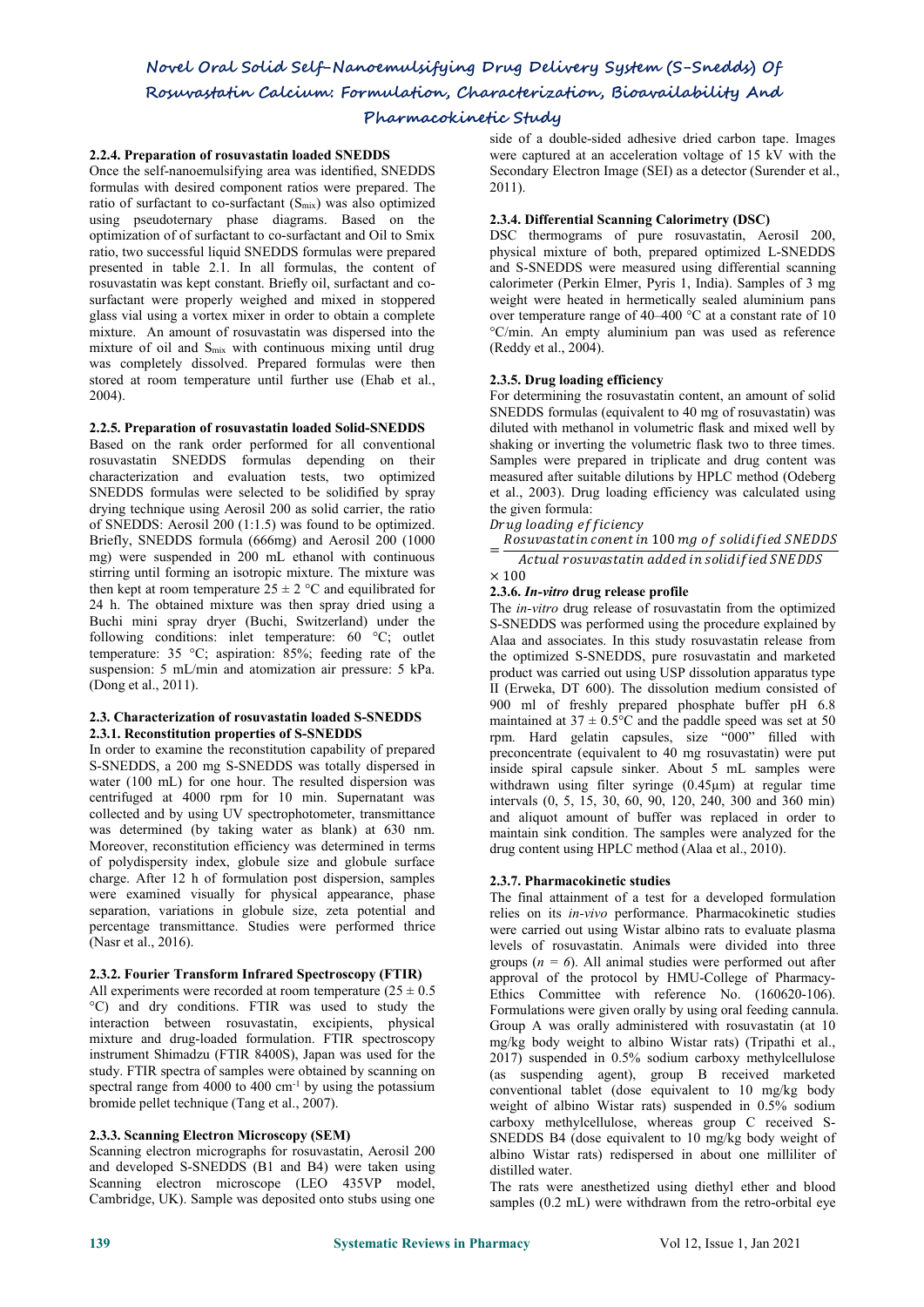# **Pharmacokinetic Study**

vein of a rat at 0 (predose), 1, 2, 4, 6, 8 and 24 h. The samples were collected in EDTA coated micro centrifuge tubes. After collection, blood was centrifuged at 10,000 rpm for 10 min, and plasma was separated and kept at −20°C for further processing through HPLC (Tripathi et al., 2017). Frozen plasma samples were thawed at room temperature.<br>Plasma samples (100 µL) were separated and 0.9 mL of acetonitrile was added to each of plasma samples to precipitate the protein. The samples were then centrifuged again at 5000 rpm for 5 min and the supernatant  $(20 \text{ uL})$ were filtered and directly injected into the HPLC column and peak area values were recorded (Surender et al., 2010). Rosuvastatin concentration-time profile in plasma after oral delivery was determined by pharmacokinetic software (Pharsight Corporation, CA). Pharmacokinetic parameters  $(C_{\text{max}}: \text{ maximum concentration of drug}, \text{AUC}_{0.24}: \text{ area under}$ the curve between 0 and 24 h and  $t_{1/2}$ : half-life) in plasma for rosuvastatin suspension, marketed formulation and optimized S-SNEDDS were evaluated by using software for each group. All the data were statistically analyzed using paired t test  $(p<0.05)$ .

# **2.3. Statistics**

Results were presented as a mean  $\pm$  SD for three times repeated tests. One-way analysis of variance (ANOVA) method was employed to identify insignificant factors. Data were analyzed using a design of expert developed for response variables by omitting the insignificant term with P  $> 0.05$  and significant term when P < 0.05.

# **3. RESULTS AND DISCUSSION:**

# **3.1. Bioanalytical Method**

The standard plots were constructed with seven concentrations in triplicate ranging from 0.25 to 10 ng/mL for plasma. The peak area ratio of the drug to internal standard (IS) was plotted against the concentration and the regression equation obtained was  $y = 0.1422x + 0.0025$  with the correlation coefficient of 0.999. The results showed excellent correlation between the peak area ratio and concentration of rosuvastatin.

#### **3.2. Study of Rosuvastatin solubility in different oils, surfactants and co-surfactants**

Adequate selection of excipients is very essential for the development of SNEDDS as drug loading and absorption is chiefly affected by the excipients. All excipients should belong to GRAS (generally regarded as safe) category. Since the present work aimed at preparation of an oral formulation therefore adequate solubility of drug in the selected oil, surfactant and cosurfactant is very important. The solubility of rosuvastatin in different oils, surfactant and cosurfactant is shown in table 3.1. All measurements were done in triplicate and then solubility is expressed as the mean value of (mg/mL)  $+ S. D.$ 

Oil phase plays an important role in maintaining the drug in solubilized form in formulation and prevents the drug from precipitation in GIT (Wooster et al., 2008). Rosuvastatin possessed highest solubility in a mixture of garlic oil and Stepan-Mild<sup>®</sup> GCC (1:1) (68.56  $\pm$  3.02 mg/mL) amongst the region wa various oils tried. Stepan-Mild® GCC is a medium chain reduction of the int mono- and diglyceride emulsifier and has lipophilic characteristics (Prajapati et al., 2012). It has been extensively used in the preparation of microemulsions and nanoemulsions, as its solubilization capacity for lipophilic drugs is better than that of fixed oils. It acts as solubilizer due to its medium chain glyceride capacity to facilitate absorption and improve bioavailability. It provides

protection against enzymatic hydrolysis (Sindhu et al., 2018). It find application in dietary supplements and pharmaceutical products as vehicle, bioavailability enhancer, viscosity modifier, emulsifier and stabilizer.

Surfactants are another important ingredient of SNEDDS as it helps in decreasing the interfacial tension to assist dispersion mechanism and to provide a flexible film around the globules. Non-ionic hydrophilic surfactants are considered to be more suitable than the ionic ones for the formulation of nanoemulsions. The reason might be that they are less toxic than ionic surfactants (Nagi et al., 2017). Moreover, they facilitate better emulsion stabilization over a wider range of pH and ionic strength in comparison to the anionic and cationic ones. Rosuvastatin showed maximum solubility in tween 80 (40.34  $\pm$  3.82 mg/mL). Tween 80 was also found to be miscible with mixture of garlic oil and Stepan-Mild ® GCC therefore; it was selected as surfactant for the development of SNEDDS.

Co-surfactant reduces the bending stress of O/W interface. In this way they assist interfacial film to form various curvatures required for nanoemulsion production. PEG 400 was selected as co-surfactant on the basis of solubility and miscibility studies (table 3.3) and it also showed good miscibility with mixture of garlic oil and Stepan-Mild ® GCC.

### **3.3. Phase diagram construction**

One of the most important characteristics of SNEDDS is the change that occurs when the system is diluted (since it will be diluted by body fluids after administration), which may cause drug precipitation due to the loss of solvent capacity (Pouton 2000). Phase diagrams were constructed by using different ratios of S<sub>mix</sub> and it was found the different nanoemulsion areas (isotropic region) were obtained with different  $S_{mix}$  (figure 3.1). An increasing order of nanoemulsion region was found with  $S_{mix}$  ratio of 3:1> 2:1> 1:1 > 4:1 > 5:1 > 1:0 > 1:2 > 1:3. The ratio of 3:1 of  $S_{mix}$ showed more nanoemulsion region due to its capability to solubilize the oil phase and its potential to decrease the free energy of system to very low level which was required to formulate nanoemulsion. Increased amount of tween 80 resulted in decrease in interfacial tension as well as increment in oil-water interface fluidity resulting in higher system entropy. It was also observed that S<sub>mix</sub> having ratio of 4:1 and 5:1 showed decreased region implying that on further tween 80 addition, the  $S<sub>mix</sub>$  was unable to result in any more emulsification. Influence of increased amount of co surfactant with respect to surfactant  $(1:2 \text{ and } 1:3)$  was also examined and it was observed that on increasing PEG 400 content there was reduction in the nanoemulsion region as in case of 1:2 and 1:3 ratios, due to incapability of PEG 400 to solubilize oil that could also have been due to decrease capacity of PEG 400 to reduce free energy and interfacial tension, which is needed for emulsification mechanism. Pseudoternary phase diagrams showed that nanoemulsion area was more in formulas prepared with tween 80- PEG 400 mixture  $(S<sub>mix</sub>)$  at 3:1 ratio as shown in figure 3.5 Thus, fixing the surfactant/cosurfactant ratio at 3:1 is a better choice from a stability point of view. At Smix 3:1, a higher nanoemulsion region was observed, perhaps because of the further reduction of the interfacial tension and increased fluidity of the interface at  $S_{mix}$  3:1.

### **3.4. Characterization of Rosuvastatin loaded S-SNEDDS 3.4.1** Reconstitution properties of S-SNEDDS

Reconstitution is required for the self-emulsification of S- SNEDDS to a nanoemulsion during gastric/aqueous dilution. The two formulas showed spontaneous nanoemulsification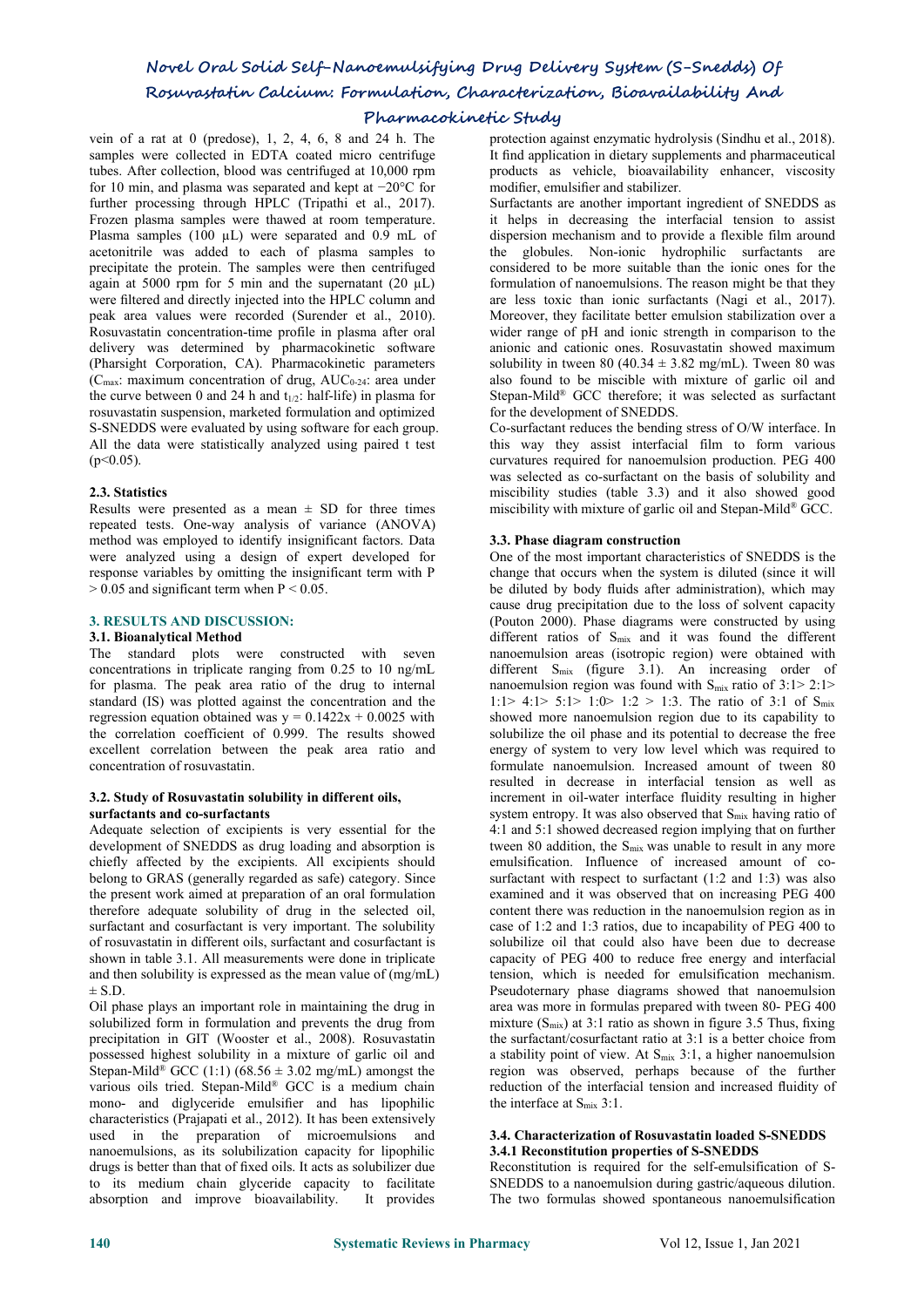# **Pharmacokinetic Study**

and there was no sign of phase separation or phase inversion of nanoemulsion after storage of 24 h. A transmittance value higher than 98% suggests efficient self-emulsification via aqueous dispersion as shown in table 3.2. Marginal differences in percent transmittance for S-SNEDDS B1 and S-SNEDDS B4 were found after 1 h and 12 h (table 3.2).

In addition, the no decline in globule size after 12 h compared to 1 h indicated complete self-nanoemulsification by the surfactant and co-surfactant for both formulations. There was negligible difference between the percentage transmittance and zeta potential at 1 h and 12 h as shown in table 3.2. All formulations showed mono-dispersed globules (as per PDI value, table 3.2) without signs of precipitation. Moreover, the absence of globule coalescence and drug precipitation may be affirmed by the zeta potential values. This finding corroborates the enhanced stability of the nanoemulsion after reconstitution.

# **3.4.2. Fourier Transform Infrared Spectroscopy (FTIR) study**

FTIR study was carried out to find out any possible interaction taking place between rosuvastatin and excipients in SNEDDS preparation. Spectra of rosuvastatin, aerosol 200, physical mixture (comprised of drug, mixture of garlic oil and Stepan-Mild ® GCC (1:1), tween 80 and PEG 400), optimized drug loaded L-SNEDDS and S-SNEDDS are shown in Figure  $3.2$  (a, b, c, d and e) respectively. Pure Rosuvastatin, as reported in previous work, exhibited major characteristic peaks at 3230 cm<sup>-1</sup> (O-H group); 2969.21 cm<sup>-1</sup>  $(C-H$  stretch); 1604.66 cm<sup>-1</sup> (carbonyl group) and 1335.61  $\text{cm}^{\text{-1}}$ , 1382.87 cm<sup>-1</sup>, 1435.90 cm<sup>-1</sup> (aromatic trio) respectively drug and man (Ahsan et al., 2017). It was observed that all major peaks in FTIR of pure drug were retained in physical mixture of drug and excipients suggesting that there was no interaction between rosuvastatin and excipients. Moreover, in rosuvastatin loaded L-SNEDDS and S-SNEDDS the vibration bands were not affected by the excipients of SNEDDS as the entire drug peaks were present in the SNEDDS which showed intactness of drug in formulation and absence of any possible interaction between drug and formulation excipients.

# **3.4.3. Scanning Electron Microscopy (SEM)**

The surface morphology of pure rosuvastatin powder, Aerosil 200 and S-SNEDDS B1 and B4 was evaluated using scanning electron microscope as shown in figure 3.3. The drug powder appeared with an irregular crystalline shape as irregular and plate-shaped crystals having rough surfaces. Aerosil 200 appears to be spherical porous particles. The image of the solid SNEDDS formulas (S-B1 and S-B4) containing rosuvastatin however, illustrate that the particles had the same outer macroscopic morphology consisting of to its smallest globule size, great drug release profile as well well separated spherical particles with relatively deep dents and similar diameters. Following spray drying, the crystalline rosuvastatin changed to highly amorphous in nature.

# **3.4.4. Differential Scanning Calorimetry (DSC) study:**

Thermograms of pure rosuvastatin, Aerosil 200, physical mixture of both, prepared optimized L-SNEDDS and S- SNEDDS were obtained using differential scanning calorimeter as shown in Figures 3.4 (a, b, c, d and e) respectively. The Thermograms of pure rosuvastatin exhibited a sharp endothermic peak at about 132.575 °C, corresponding to its melting point as shown in figure 3.4.a. Aerosil 200 showed no specific peaks from 40 to 400 °C as presented in Figure 3.4 b. However, a melting endotherm having the characteristic peak of rosuvastatin was observed in the physical mixture of rosuvastatin and Aerosil 200. In case of rosuvastatin L-SNEDDS and rosuvastatin S- SNEDDS, the endothermic peak of rosuvastatin were absent as shown in figure 3.4 d, and figure 3.4 e. The change in melting behavior of drug can be attributed to the inhibition of its crystallization and solubilization of rosuvastatin in L- SNEDDS and S-SNEDDS. Therefore, it could be concluded that rosuvastatin in the solid SNEDDS was in the amorphous form. It is known that transforming the physical state of a drug to the amorphous or partially amorphous state leads to a high-energy state and high disorder, resulting in enhanced solubility. As a result, it was expected that the solid particles would also have enhanced solubility.

# **3.4.5. Drug loading efficiency**

The amount of rosuvastatin present in the optimized S- SNEDDS (S-B1 and S-B4) formulas was found to be within the USP limit. The drug loading efficiency was found to be  $93.05 \pm 0.23$  % for S-SNEDDS B1 and  $97.34 \pm 0.53$  % for S-SNEDDS B4. Drug content in S-SNEDDS was almost identical with the results obtained in liquid SNEDDS, so there was no change of percentage drug content after conversion of liquid to solid SNEDDS using spray drying technique.

# **3.4.6.** *In-vitro* **drug release profile**

Release of rosuvastatin from S-SNEDDS was higher in comparison to pure rosuvastatin and marketed product as presented in figure 3.5. In initial 30 min only  $8.43 \pm 0.75$  % and 24.74  $\pm$  1.70 % of rosuvastatin was released from pure drug and marketed tablets, respectively. On the other hand, S-SNEDDS B1 and S-SNEDDS B4 showed improved release within the same time period. Rosuvastatin release from S-SNEDDS B1 reached  $70.55 \pm 2.11\%$  and  $75.04 \pm 1.1\%$ 2.65% for S-SNEDDS B4 within 30 min. The drug release study also indicates that the self-nanoemulsifying property of the formulation remains unaffected by the conversion of the liquid SNEDDS to the solid form as shown in figure 3.5. It was also noticed that the release of rosuvastatin from S- SNEDDS was slightly lower than liquid SNEDDS which might be due to presence of adsorbent material which may delay the dissolution rate for a small extent (Nasr et al., 2016).

# **3.4.7. Pharmacokinetic studies**

To clarify the possible improvement in pharmacokinetic behavior of rosuvastatin, the plasma concentration-time curve profiles of rosuvastatin after the oral administration of optimized S-SNEDDS formulas were compared to marketed products and drug in suspension as depicted in figure 3.6. S- SNEDDS (B4) was selected for pharmacokinetic study due as its maximum efficiency of rosuvastatin loading. As represented in table 3.6, the maximum concentration C<sub>max</sub> of S-SNEDDS B4 was  $850.41 \pm 5.11$  ng/mL, compared with marketed product which was  $296.31 \pm 2.72$  ng/ml and pure drug suspension which was  $230.23 \pm 2.11$  ng/ml. The C<sub>max</sub> was enhanced 2.87 and 3.69-fold as compared with marketed product and pure drug, respectively. It was also observed that S-SNEDDS B4 showed high area under the curve value  $(AUC_{0-24})$  which was  $4094.62 \pm 22.34$  ng.h/mL in comparison with marketed product  $(1715.04 \pm 10.52)$ ng.h/mL) and pure drug suspension (1196.38  $\pm$  6.01 ng.h/mL) indicating rapid absorption and higher bioavailability of drug from S-SNEDDS. The relative bioavailability of S-SNEDDS B4 was about 2.38-fold compared with marketed product and about 3.42-fold compared to pure drug suspension.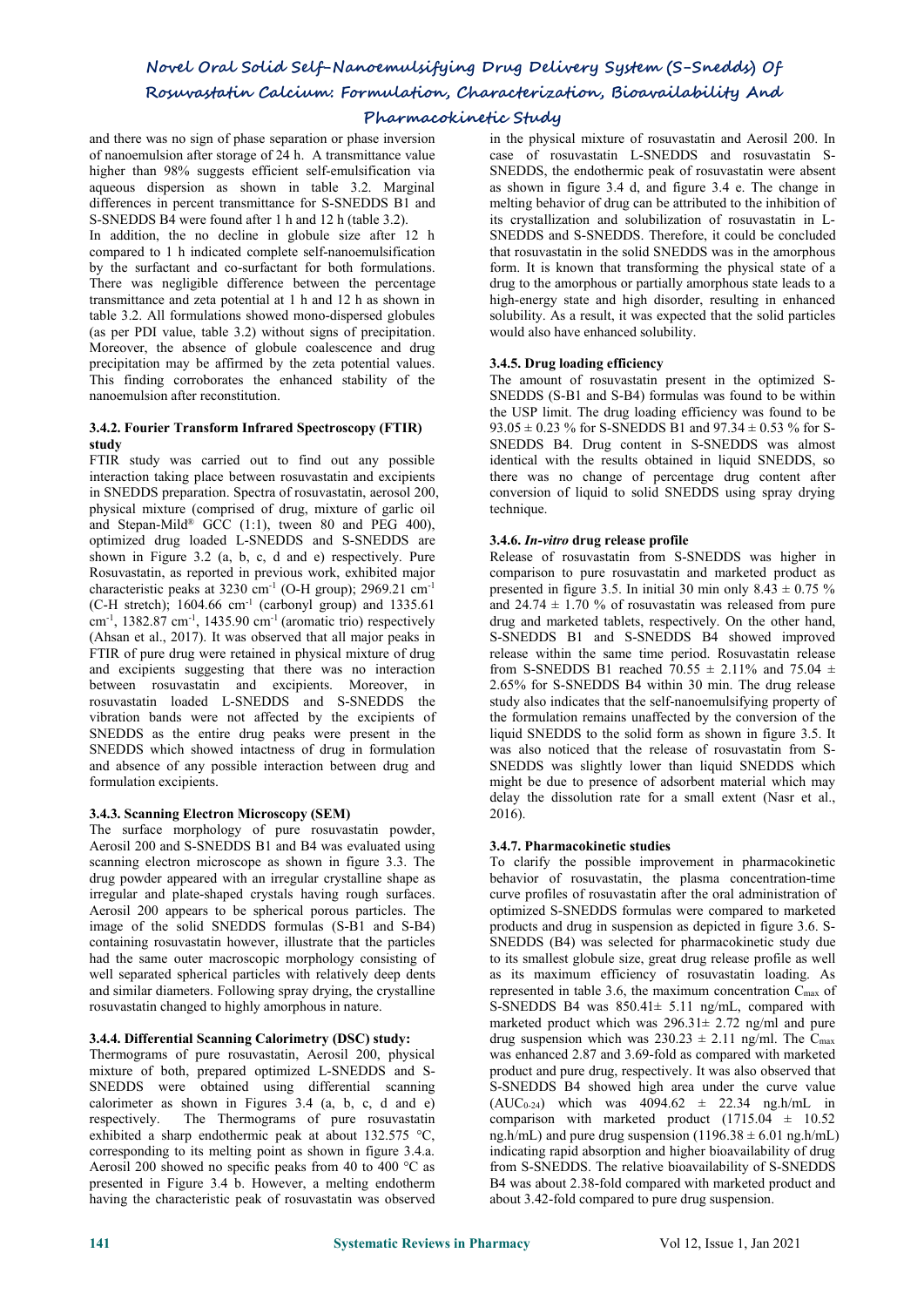# **Pharmacokinetic Study**

# **4. CONCLUSION**

It is concluded that S-SNEDDS preserved the self emulsification performance of the liquid SNEDDS and gave a faster *in-vitro* dissolution rate than the pure drug and marketed product.

The relative bioavailability of self-nano emulsified formula B4 was about 2.38-fold compared to the marketed product and about 3.42-fold compared to the pure drug suspension. S-SNEDDS appeared to be an interesting approach to improving problems associated with oral delivery of rosuvastatin. Finally, the oral delivery of hydrophobic drugs can be made possible by S-SNEDDS, which have been shown to substantially improve the oral bioavailability.

# **REFERENCES**

- 1. Ahsan MN, Priya Ranjan Prasad Verma, Sandeep Kumar Singh, Samridhi, Madhu Yashpal. 2014. Formulation of Rosuvastatin Loaded Self Nanoemulsifying Drug Delivery System Using Box-Behnken Design. *Particulate Science and Technology*: *An International Journal*, 32(1) 40-60.
- 2. Alaa, A.; Maha, A.; Amal, A.; Ghada, H. 2010. Preparation and *in-vitro* evaluation of self nanoemulsifying drug delivery systems (SNEDDS) containing Clotrimazole. *Drug Discovery and therapeutics*, 4(5), 373–379.
- 3. Chakraborty, S., Shukla, D., Mishra, B. & Singh, S. 2009. Lipid-an emerging platform for oral delivery of drugs with poor bioavailability. *European journal of pharmaceutics and biopharmaceutics,* 73 (1), 1-15.
- 4. Constantinides, P. P. 1995. Lipid microemulsions for improving drug dissolution and oral absorption: physical and biopharmaceutical aspects. *Pharmaceutical research,* 12 (11), 1561-1572.
- 5. Dong, Y.; Jung, A.; Kyung, K.; Bong, K.; Chul, S.; Han, G. 2011. Enhanced oral bioavailability of Curcumin via solid lipid-based self-emulsifying drug delivery system using a spray-drying technique. *Biological and Pharmaceutical Bulletin*. 34(8), 1179–1186.
- 6. Ehab, I.; Saleh, A.; Ahmed, M.; Mansoor, A. 2004. Preparation and *in-vitro* characterization of self nanoemulsified drug delivery system (SNEDDS) of alltrans-retinol acetate. *International Journal of Pharmaceutics*, 285 (1-2), 109–119.
- 7. Fatouros D.G., Bergenstahl B., Müllertz A. 2007. Morphological observations on a lipid-based drug delivery system during in vitro digestion, *European Journal of Pharmaceutical sciences,* 31 (2) 85–94.
- 8. Kim, H.-J., Yoon, K. A., Hahn, M., Park, E.-S. & Chi, S.- C. 2000. Preparation and *in-vitro* evaluation of self microemulsifying drug delivery systems containing idebenone. *Drug development and industrial pharmacy,* 26 (5) 523-529.
- 9. Kumar TR, Nikhil R. Shitut, Pasikanti Kishore Kumar, Menon C. A. Vinu, Venkata V. Pavan Kumar, Ramesh Mullangi\* and Nuggehally R. Srinivas. 2006. Determination of Rosuvastatin in rat plasma by HPLC: validation and its application to pharmacokinetic studies. *Biomedical Chromatography*. 20 (9) 881–887.
- 10. Nagi A, Babar Iqbal, Shobhit Kumar, Shrestha Sharma,Javed Ali, Sanjula Baboota. 2017. Quality by design

based silymarin nanoemulsion for enhancement of oral bioavailability. *Journal of Drug Delivery Science and Technology*, 40, 35-44.

- 11. Nasr A, Ahmed Gardouh, MamdouhGhora. 2016. Novel Solid Self-Nanoemulsifying Drug Delivery System (S- SNEDDS) for Oral Delivery of Olmesartan Medoxomil: Formulation, Pharmacokinetic and Bioavailability Evaluation. *Pharmaceutics*, 8 (3) 21-29.
- 12. Odeberg, J.; Kaufmann, P.; Kroon, K.; Hoglund, P. 2003. Lipid drug delivery and rational formulation design for lipophilic drugs with low oral bioavailability, applied to Cyclosporine. *European Journal of Pharmaceutical Sciences*. 20 (4-5), 375–382.
- 13. Pouton, C. W. 2000. Lipid formulations for oral administration of drugs: non-emulsifying, self emulsifying and 'self-microemulsifying' drug delivery systems. *European Journal of Pharmaceutical Sciences,* 11(2) S93-S98.
- 14. Prajapati, H. N., Dalrymple, D. M., & Serajuddin, A. T. M. 2011. A Comparative Evaluation of Mono-, Di- and Triglyceride of Medium Chain Fatty Acids by Lipid/Surfactant/Water Phase Diagram, Solubility Determination and Dispersion Testing for Application in Pharmaceutical Dosage Form Development. *Pharmaceutical Research*, 29(1), 285–305.
- 15. Reddy, M.; Rehana, T.; Ramakrishna, S.; Chowdary, K.; Prakash, V. 2004. β -Cyclodextrin complexes of celecoxib: Molecular-modeling, characterization, and dissolution studies. *American Association Pharmaceutical Scientists PharmSciTech*, 6, 68–76.
- 16. Schachter M., 2004. Chemical, pharmacokinetic and pharmacodynamics properties of statins: an update. *Fundamental & Clinical Pharmacology*, 19 (1) 117–125.
- 17. Shah, N., Carvajal, M., Patel, C., Infeld, M. & Malick, A. 1994. Self-emulsifying drug delivery systems (SEDDS) with polyglycolyzed glycerides for improving in vitro dissolution and oral absorption of lipophilic drugs. *International Journal of Pharmaceutics,* 106 (1) 15-23.
- 18. Sindhu P, Kumar S, Iqbal B, Ali J, Baboota S. 2018. Duloxetine loaded-microemulsion system to improve behavioral activities by upregulating serotonin and norepinephrine in brain for the treatment of depression. *Journal of Psychiatric Research*, 99, 83-95.
- 19. Tang, J. 2007. Self-Emulsifying drug delivery systems: Strategy for improving oral delivery of poorly soluble drugs. *Current Drug Therapy*, 2, 85–93.
- 20. Tripathi CB, Neha Gupta, Pranesh Kumar, Ashok Kumar Singh, Vinit Raj, PoonamParashar, Mahendra Singh, JovitaKanoujia, MaltiArya, Shubhini A Saraf, and SudiptaSah. 2017. ω-3 Fatty Acid Synergized Novel Nanoemulsifying System for Rosuvastatin Delivery: *In vitro* and *In-vivo* Evaluation. *American Association of Pharmaceutical Scientists PharmSciTech.* 19, 1205-1218.
- 21. Verma, S., Singh, S.K., Verma, P.R., 2016. Fabrication of lipidic nanocarriers of loratadine for facilitated intestinal permeation using multivariate design approach. *Drug Development* and *Industrial Pharmacy*. 42 (2) 288– 306.
- 22. [Wooster](http://pubs.acs.org/author/Wooster%2C+Tim+J) TJ, [Golding](http://pubs.acs.org/author/Golding%2C+Matt) M, [Sanguansri](http://pubs.acs.org/author/Sanguansri%2C+Peerasak) P. 2008. Impact of oil type on nanoemulsion formation and ostwald ripening stability. *Langmuir*, 24 (22) 12758–12765.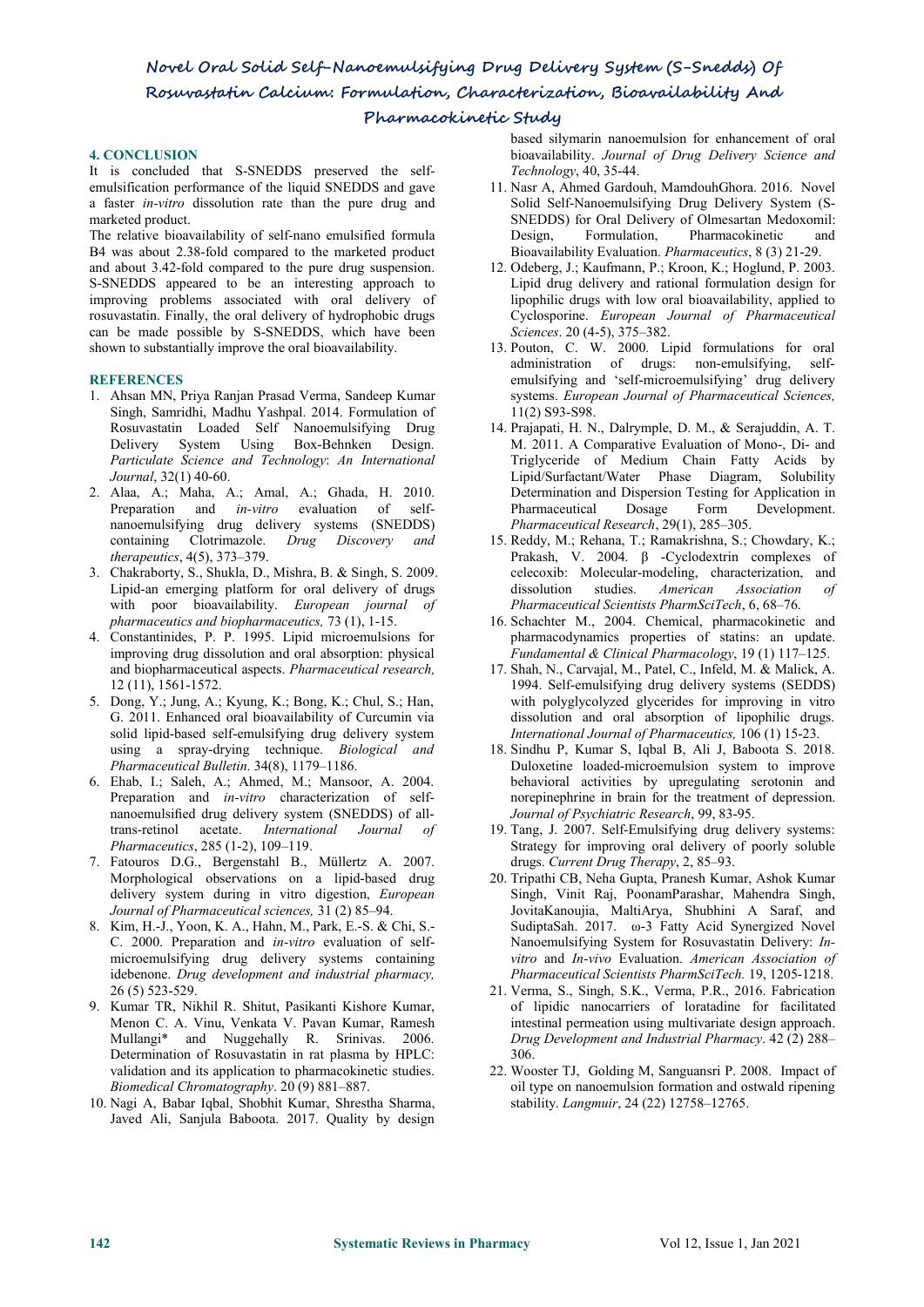| <b>Table 2.1.</b> Compositions of excipients of optimized rosuvastatin loaded SNEDDS formulas |                   |                |                  |                      |                   |               |  |
|-----------------------------------------------------------------------------------------------|-------------------|----------------|------------------|----------------------|-------------------|---------------|--|
| Formula                                                                                       | Rosuvastatin (mg) | Oil $(\% w/w)$ | $S_{mix}(% w/w)$ | Total $%$ of Oil $%$ | <b>Ratio Oil:</b> | S/Cos         |  |
|                                                                                               |                   |                |                  | w/w                  | Smix              | <b>Ratios</b> |  |
|                                                                                               | 40                |                |                  | 16.6                 |                   | 3:1           |  |
| B4                                                                                            | 40                | 6.41           | 38.46            | 16.6                 | l:C               |               |  |

**Table 3.1.** Solubility of Rosuvastatin in various excipients and miscibility of selected oil with surfactants and co-surfactants

| Solubility of Rosuvastatin in oils |                  | Solubility of Rosuvastatin in<br>surfactants and co-surfactants |                  | Miscibility of Garlic oil: Stepan-Mild®<br>$GCC(1:1)$ with surfactant/co-surfactant |  |
|------------------------------------|------------------|-----------------------------------------------------------------|------------------|-------------------------------------------------------------------------------------|--|
|                                    |                  |                                                                 |                  |                                                                                     |  |
|                                    | $(mg/mL)$ ±      | $co-surfaceant(C)$                                              | $(mg/mL)$ ±      |                                                                                     |  |
|                                    | $S.D. (n=3)$     |                                                                 | S.D. $(n=3)$     |                                                                                     |  |
| Sesame oil                         | $1.12 \pm 0.23$  | Tween $60(S)$                                                   | $8.54 \pm 1.88$  | Clear                                                                               |  |
| Sefsol 218                         | $10.00 \pm 1.56$ | Tween $80(S)$                                                   | $40.34 \pm 3.82$ | Clear                                                                               |  |
| Grape seed oil                     | $1.32 \pm 0.31$  | Tween $20(S)$                                                   | $18.31 \pm 2.04$ | Clear                                                                               |  |
| Stepan-Mild® GCC                   | $20.32 \pm 2.70$ | Unitop FFT $40(S)$                                              | $4.32 \pm 0.87$  | Phase separation                                                                    |  |
| Olive oil                          | $12.92 \pm 1.80$ | Solutol HS $15(S)$                                              | $5.24 \pm 0.54$  | Phase separation                                                                    |  |
| Almond oil                         | $13.30 \pm 2.04$ | Plurol Oleque $(C)$                                             | $3.73 \pm 0.76$  | Turbid                                                                              |  |
| Vitamin E                          | $7.22 \pm 1.64$  | Propylene glycol $(C)$                                          | $20.58 \pm 2.57$ | Clear                                                                               |  |
| Linseed oil                        | $8.34 \pm 1.72$  | Lauroglycol $90 (C)$                                            | $2.50 \pm 0.14$  | Phase separation                                                                    |  |
| Soya bean oil                      | $6.23 \pm 1.34$  | PEG 400 (C)                                                     | $30.11 \pm 3.06$ | Clear                                                                               |  |
| Garlic oil                         | $13.41 \pm 1.95$ |                                                                 |                  |                                                                                     |  |
| Garlic oil: Stepan-Mild®           | $68.56 \pm 3.02$ |                                                                 |                  |                                                                                     |  |
| GCC(1:1)                           |                  |                                                                 |                  |                                                                                     |  |

**Table. 3.2.** Reconstitution properties of S-SNEDDS

| <b>Parameter</b>         |                   | <b>S-SNEDDS B1</b> | <b>S-SNEDDS B4</b> |                   |  |
|--------------------------|-------------------|--------------------|--------------------|-------------------|--|
|                          |                   | 12 <sub>h</sub>    |                    | 12 h              |  |
| Globule size (nm)        | $92.13 \pm 2.30$  | $92.16 \pm 2.42$   | $93.32 \pm 2.55$   | $95.01 \pm 2.63$  |  |
| <b>PDI</b>               | $0.221 \pm 0.004$ | $0.226 \pm 0.005$  | $0.230 \pm 0.007$  | $0.236 \pm 0.008$ |  |
| Percentage transmittance | $99.02 \pm 0.07$  | $98.92 \pm 0.08$   | $98.71 \pm 0.13$   | $98.68 \pm 0.17$  |  |
| Zeta potential $(mV)$    | $-30.07 \pm 0.19$ | $-30.05 \pm 0.20$  | $-29.83 \pm 0.29$  | $-29.12 \pm 0.32$ |  |

Table. 3.3. Pharmacokinetic parameters of Rosuvastatin after oral administration of optimized S-SNEDDS (B4), pure drug and marketed product in rat.

| Formulation        | Cmax (ng/ml)      | Tmax (h) | $Ke(h-1)$         | $AUC0-24(ng.h/ml)$  | AUC0- $\infty$ (ng.h/ml) | t1/2(h) |
|--------------------|-------------------|----------|-------------------|---------------------|--------------------------|---------|
| Drug suspension    | $230.23 \pm 2.11$ |          | $0.098 \pm 0.001$ | $1196.38 \pm 6.01$  | $1334.97 \pm 7.15$       | 7.06    |
| <b>S-SNEDDS B4</b> | $850.41 \pm 5.11$ |          | $0.101 \pm 0.001$ | $4094.62 \pm 22.34$ | $4559.12 \pm 3.11$       | 6.83    |
| Market product     | $296.31 \pm 2.72$ |          | $0.092 \pm 0.001$ | $1715.04 \pm 10.52$ | $1948.94 \pm 12.52$      | 7.56    |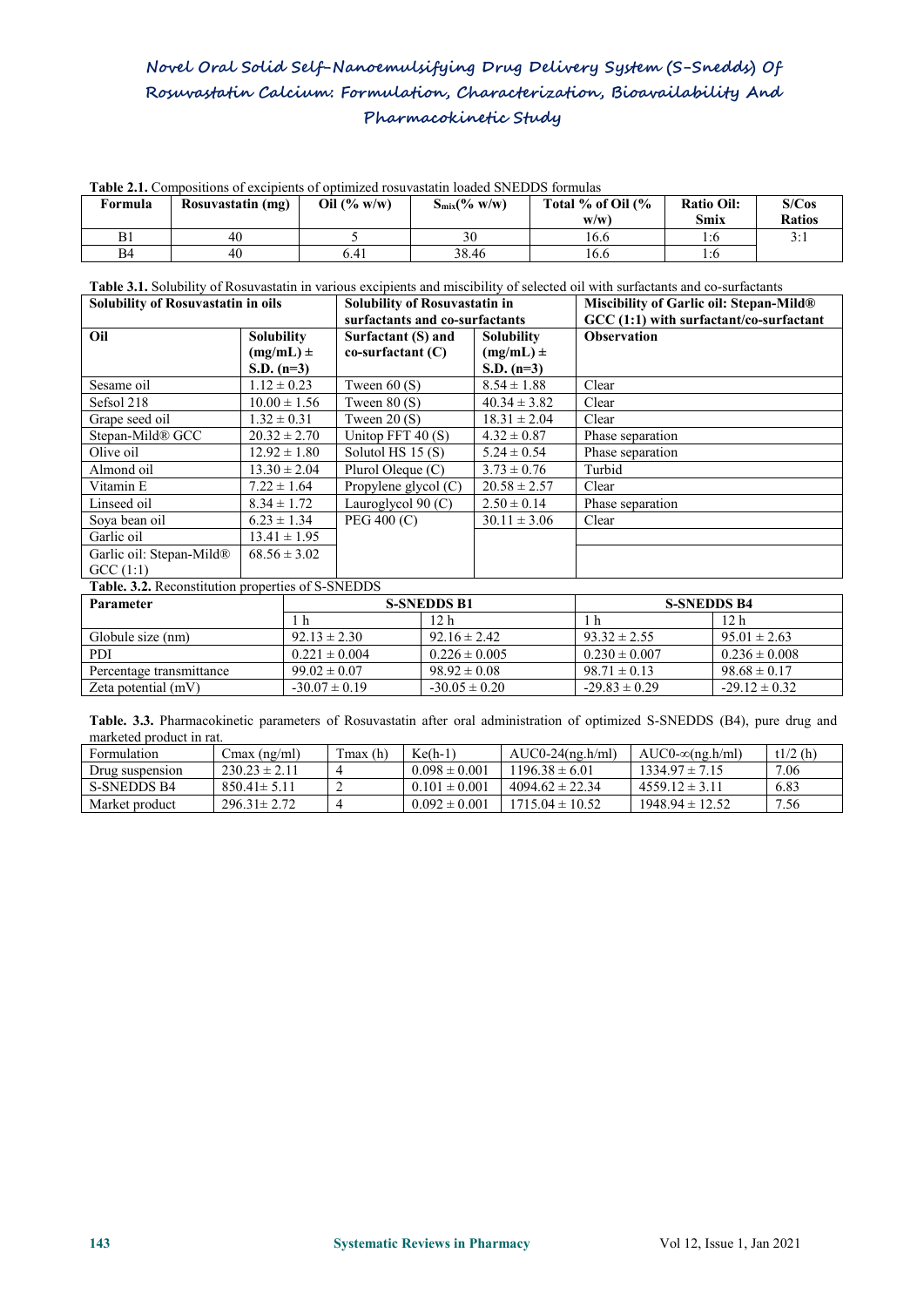Figure: 3.1. Phase diagrams showing existence of o/w nanoemulsion region for different surfactant: co-surfactant ratios (or S<sub>mix</sub>). (a)



1:0; (b) 1:1; (c) 2:1; (d) 3:1; (e) 4:1; (f) 5:1; (g) 1:2 and (h) 1:3.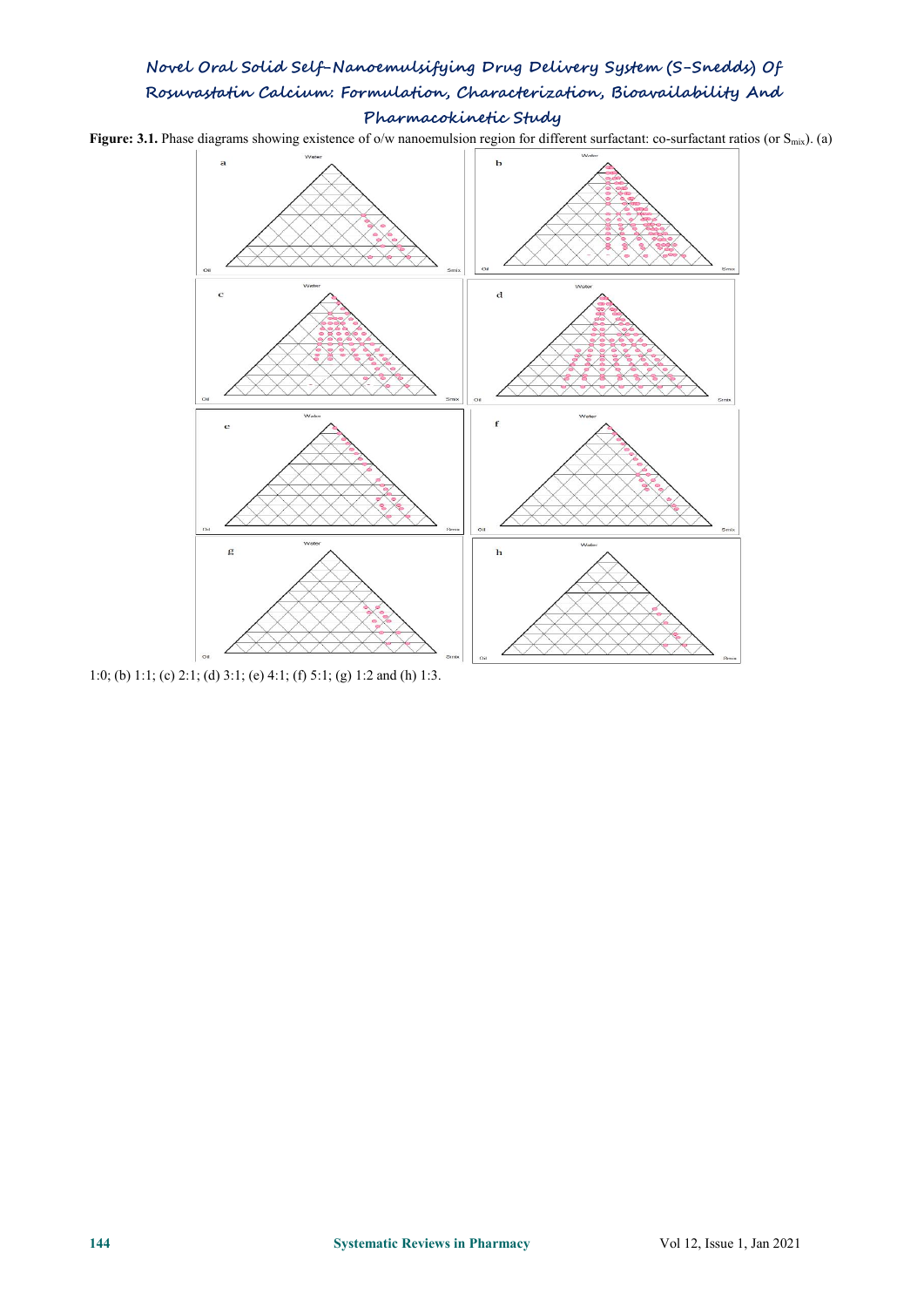

**Novel Oral Solid Self-Nanoemulsifying Drug Delivery System (S-Snedds) Of Rosuvastatin Calcium: Formulation, Characterization, Bioavailability And Pharmacokinetic Study**

**Figure: 3.2.** FTIR spectra of (a) pure rosuvastatin, (b) Aerosil 200, physical mixture of rosuvastatin and Aerosil 200, (d) rosuvastatin loaded L-SNEDDS, (e) rosuvastatin loaded S-SNEDDS*.*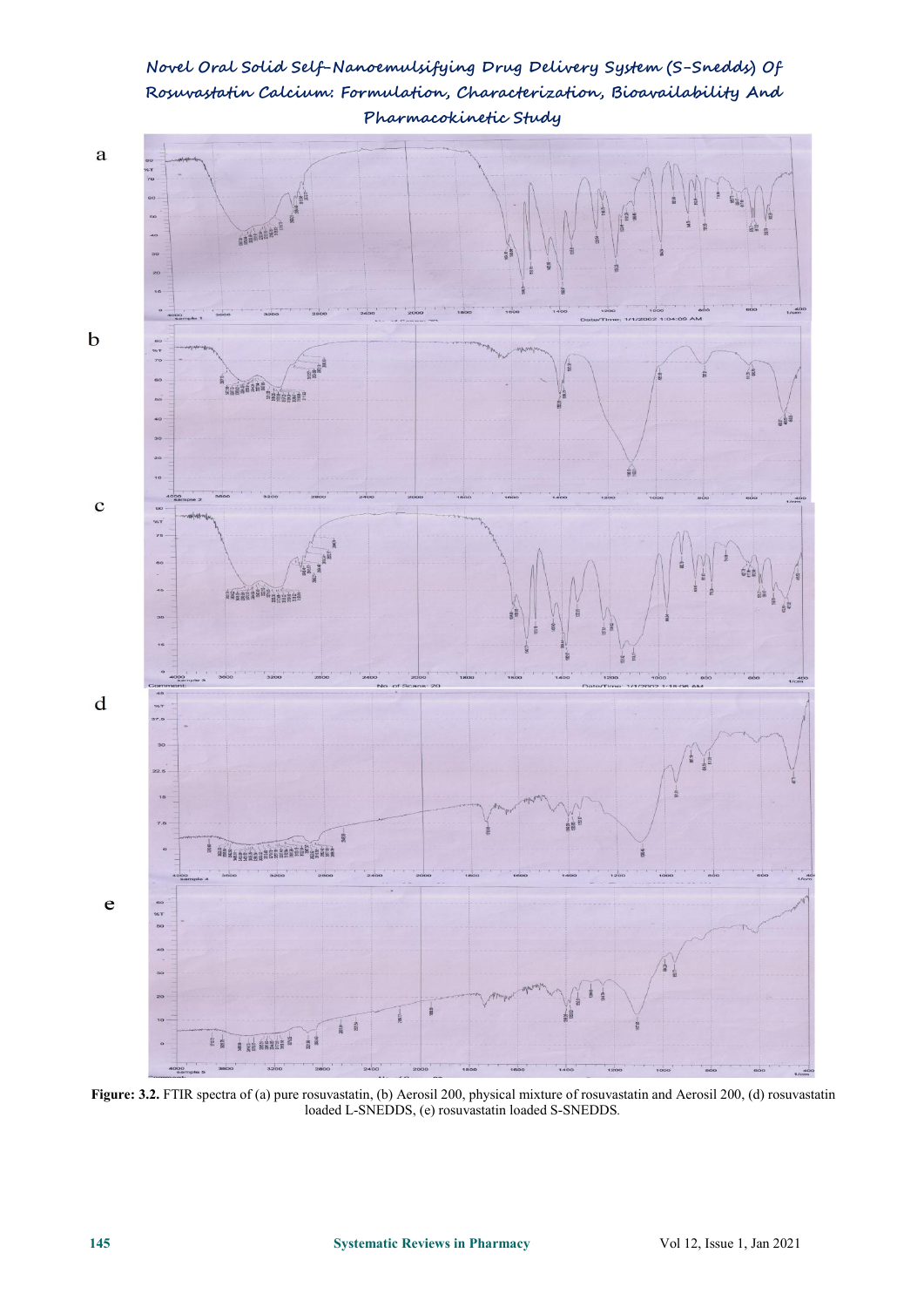

**Figure: 3.3.** SEM photograph of pure (a) rosuvastatin; (b) Aerosil 200; (c) S-SNEEDS B1; (d) S-SNEDDS B4.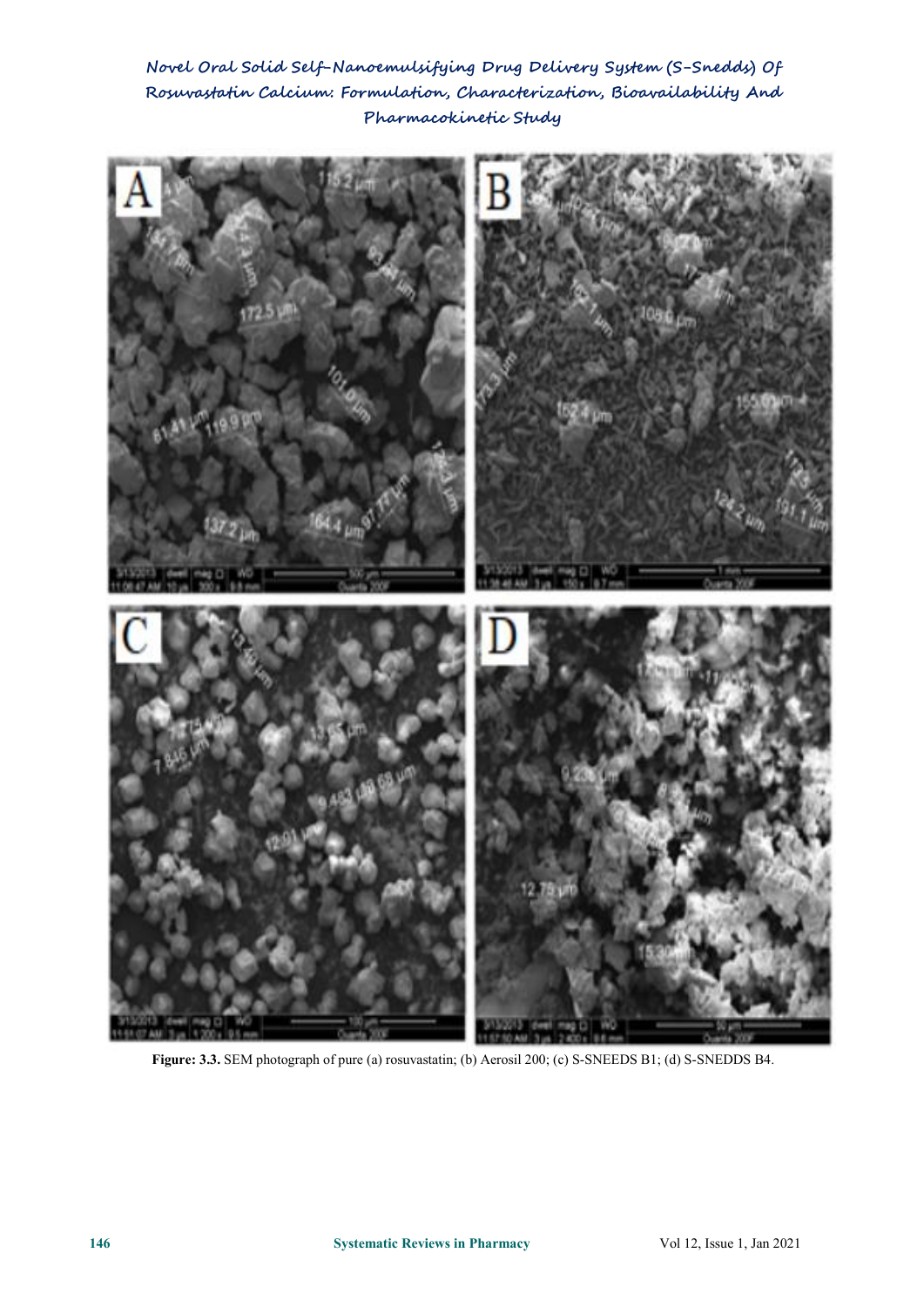**Novel Oral Solid Self-Nanoemulsifying Drug Delivery System (S-Snedds) Of Rosuvastatin Calcium: Formulation, Characterization, Bioavailability And Pharmacokinetic Study**



**Figure: 3.4.** DSC Thermograms of(a) pure rosuvastatin, (b) Aerosil 200, (c) physical mixture of rosuvastatin and Aerosil200, (d) rosuvastatin L-SNEDDS formula (B4), (e) rosuvastatin S-SNEDDS formula (S-B4)